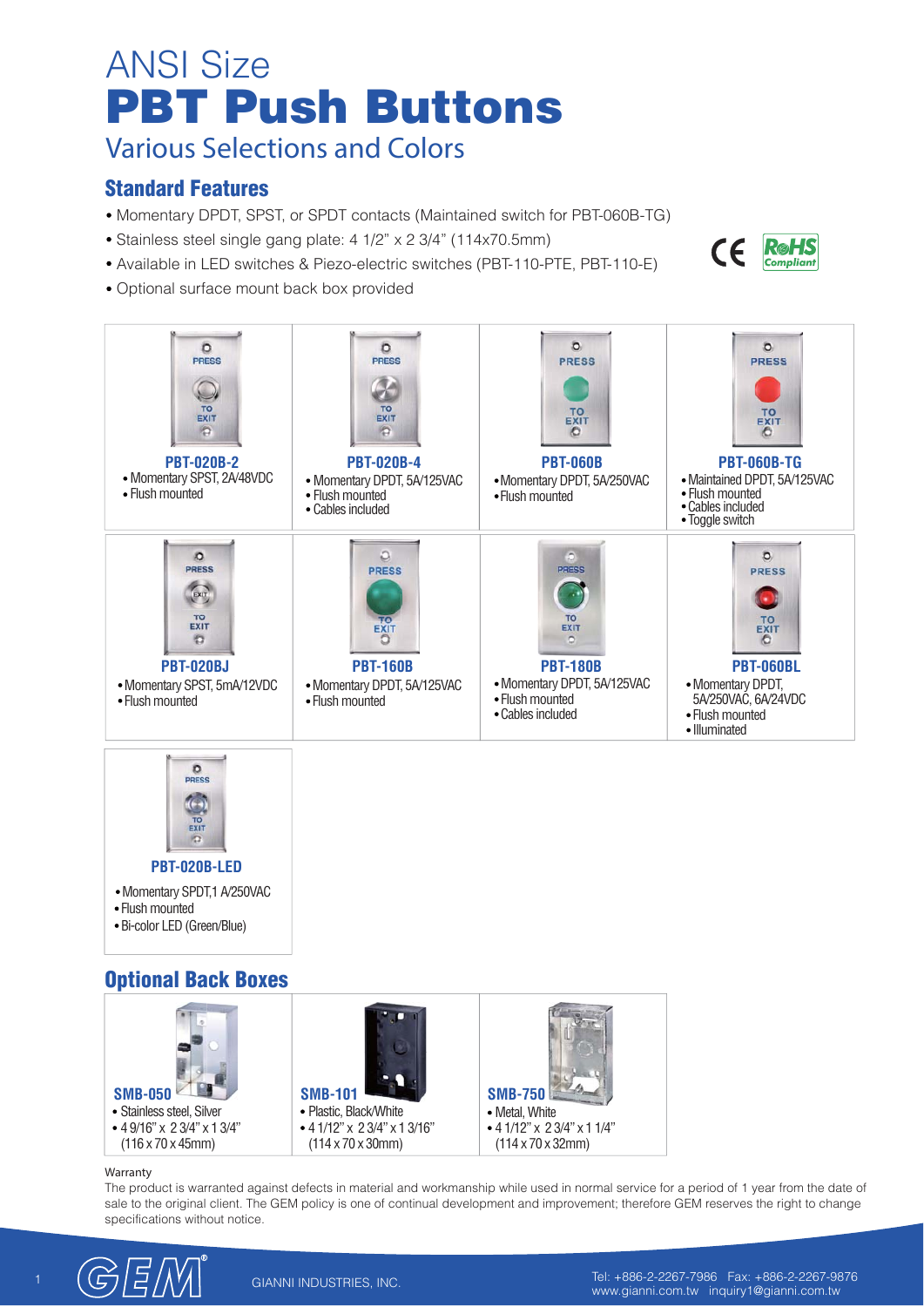# **PBT Push Buttons** Narrow Size **Various Selections and Colors**

### **Standard Features**

- Momentary DPDT, SPDT, or SPST contacts
- Stainless steel or aluminum alloy narrow stile plate: 4 1/2" x 1 11/16" (115x43mm)
- Available in LED switches (PBT-010L) & Piezo-electric switches (PBT-120-PTE, PBT-120-E)
- Optional surface mount back box provided



#### **Mortise Mount PBT Push Buttons**  $\circ$  $\Omega$  $\circ$  $\circ$  $\Omega$ PRESS **PRESS PRESS PRESS PRESS**  $\bigodot$ Ø TO TO **TO**<br>EXIT **TO**<br>EXIT **TO EXIT** EXIT EXIT  $\circ$  $\circ$  $\Omega$  $\circ$  $\Omega$ **PBT-020-2 PBT-010L PBT-010 PBT-020-4 PBT-019-2** • Momentary SPST,<br>2A/48VDC • Momentary DPDT, • Momentary DPDT. • Momentary SPST, • Momentary DPDT, 5A/250VAC, 2A/48VDC 5A/250VAC, 6A/24VDC 5A/125 VAC<br>• Stainless steel faceplate 6A/24VDC<br>Stainless steel faceplate Stainless steel faceplate Stainless steel faceplate Stainless steel faceplate Stainless steel faceplate Stainless steel faceplate Stainless steel faceplate Stainless steel faceplate Cables included • Illuminated  $\circ$  $\circ$  $\Omega$  $\circ$  $\circ$ **PRESS PRESS** PRESS PRESS **PRESS**  $60$  $60$ Ø TO<br>EXIT TO<br>EXIT **TO TO**  $T<sub>ext}</sub>$ EXIT **EXIT**  $\circ$  $\Omega$  $\Omega$  $\circ$  $\circ$ **PBT-026J PBT-020-LED PBT-025-4 PBT-026-4 PBT-025J** • Momentary DPDT. • Momentary DPDT, Momentary SPST, 5mA/12VDC • Momentary SPDT, Momentary SPST, 5mA/12VDC 5A/125VAC 5A/125VAC Aluminum alloy faceplate 1A/250VAC Aluminum alloy faceplate Aluminum alloy faceplate Aluminum alloy faceplate Stainless steel faceplate Cables included Bi-color LED (Green/Blue) Cables included

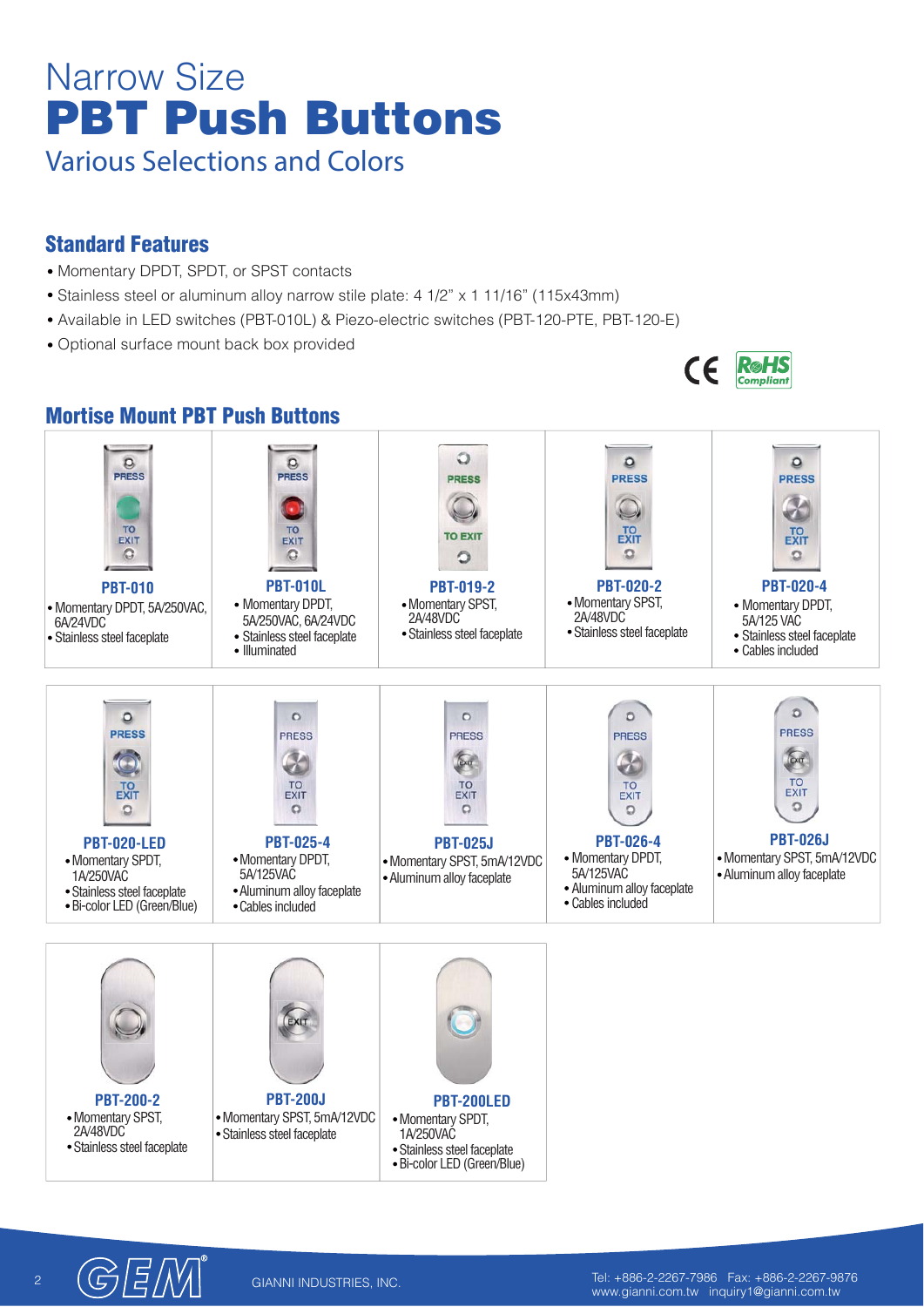# **PBT Push Buttons Surface Mount**



## **Optional Back Boxes**



### **Warranty**

The product is warranted against defects in material and workmanship while used in normal service for a period of 1 year from the date of sale to the original client. The GEM policy is one of continual development and improvement; therefore GEM reserves the right to change specifications without notice.

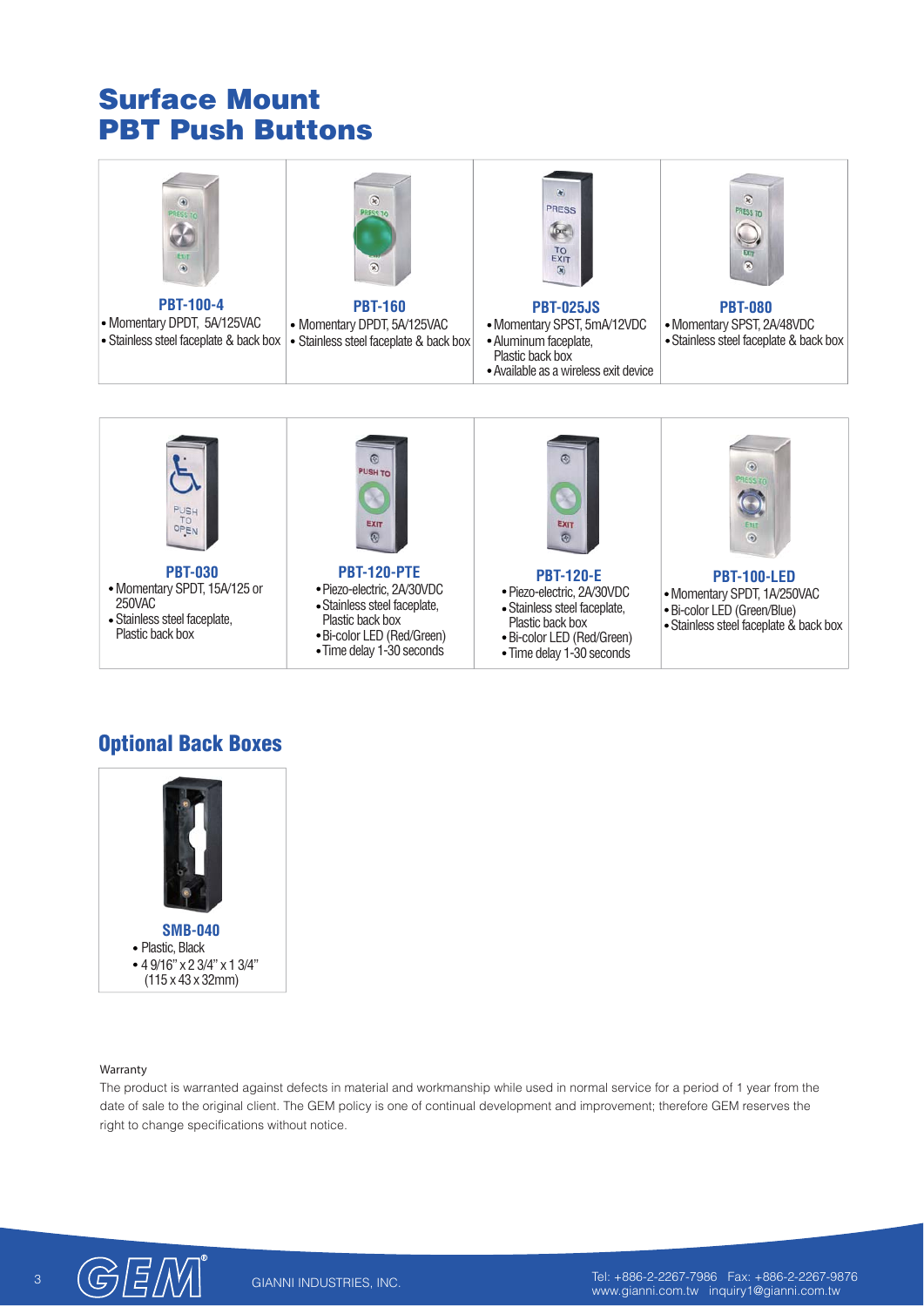# **PBT Push Buttons** European Size **Various Selections and Colors**

### **Standard Features**

- Momentary DPDT, SPDT, or SPST contacts
- Plastic (ABS) or stainless steel faceplate: 85.5 x 85.5mm
- LED switches (PBT-419DR-LED, PBT-419PTE-LED, PBT-090-LED, PBT-1150)
- Optional surface mount back box provided

## **Mortise Mount PBT Push Buttons**



- Stainless steel faceplate 5A/125 or 250VAC
- Stainless steel faceplate

Stainless steel faceplate

Cables included

4 Tel: +886-2-2267-7986 Fax: +886-2-2267-9876 www.gianni.com.tw inquiry1@gianni.com.tw

 $\epsilon$ 

**R**øHS **Compliant**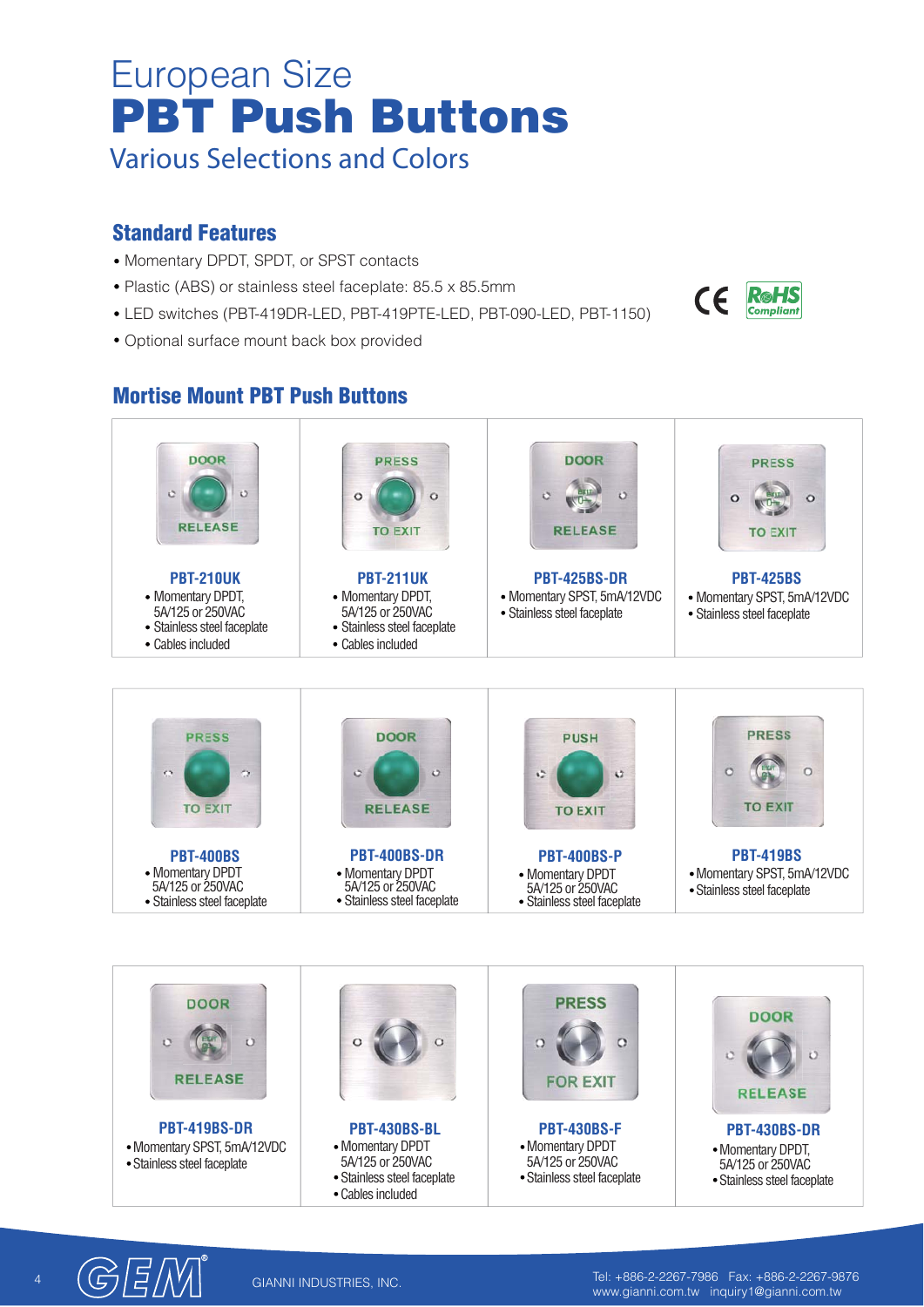## **PBT Push Buttons (Continued) Mortise Mount**



• Momentary DPDT, 5A/125VAC Stainless steel faceplate

• Momentary DPDT, 5A/125VAC Stainless steel faceplate

• Momentary DPDT, 5A/125VAC Stainless steel faceplate

 $\begin{bmatrix} 6 & \begin{bmatrix} 6 \end{bmatrix} & \begin{bmatrix} 6 \end{bmatrix} & \begin{bmatrix} 1 \end{bmatrix} \end{bmatrix}$  GIANNI INDUSTRIES, INC. www.gianni.com.tw inquiry1@gianni.com.tw

• Momentary DPDT, 5A/125VAC Stainless steel faceplate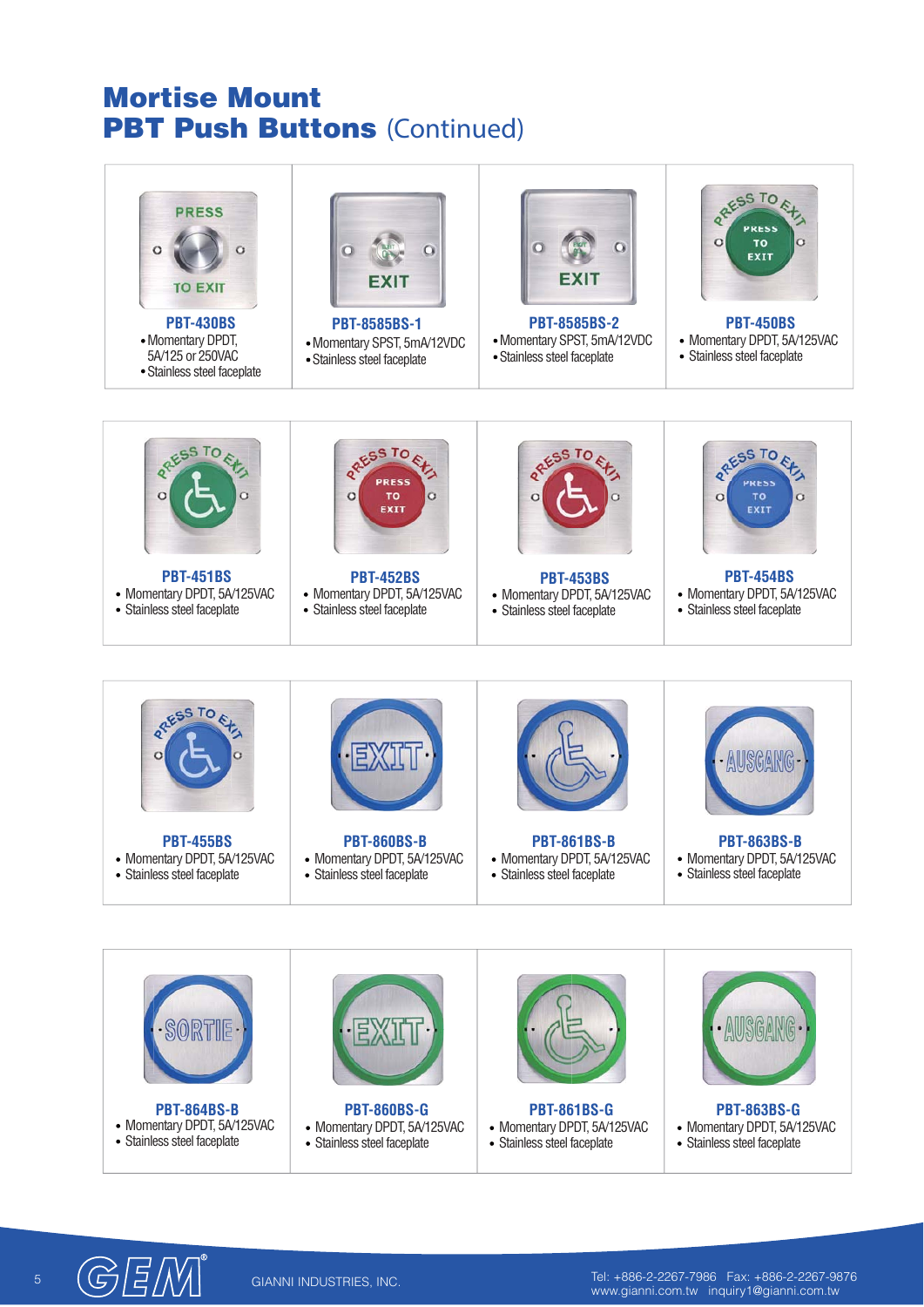# **PBT Push Buttons (Continued) Mortise Mount**

| <b>PBT-864BS-G</b><br>• Momentary DPDT, 5A/125VAC<br>• Stainless steel faceplate | <b>PBT-860BS-R</b><br>• Momentary DPDT, 5A/125VAC<br>• Stainless steel faceplate                                                                                      | <b>PBT-861BS-R</b><br>• Momentary DPDT, 5A/125VAC<br>• Stainless steel faceplate                                                                                   | AUSGA<br><b>PBT-863BS-R</b><br>• Momentary DPDT, 5A/125VAC<br>• Stainless steel faceplate |
|----------------------------------------------------------------------------------|-----------------------------------------------------------------------------------------------------------------------------------------------------------------------|--------------------------------------------------------------------------------------------------------------------------------------------------------------------|-------------------------------------------------------------------------------------------|
| <b>PBT-864BS-R</b><br>• Momentary DPDT, 5A/125VAC<br>• Stainless steel faceplate | <b>DOOR</b><br>o<br>o<br><b>RELEASE</b><br><b>GEM</b><br>PBT-419DR-LED<br>• Momentary SPDT<br>1A/250VAC<br>· Stainless steel faceplate<br>· Bi-color LED (Green/Blue) | <b>PRESS</b><br>O<br><b>TO EXIT</b><br><b>GEM</b><br>PBT-419PTE-LED<br>• Momentary SPDT<br>1A/250VAC<br>• Stainless steel faceplate<br>• Bi-color LED (Green/Blue) |                                                                                           |

## **Optional Back Boxes**